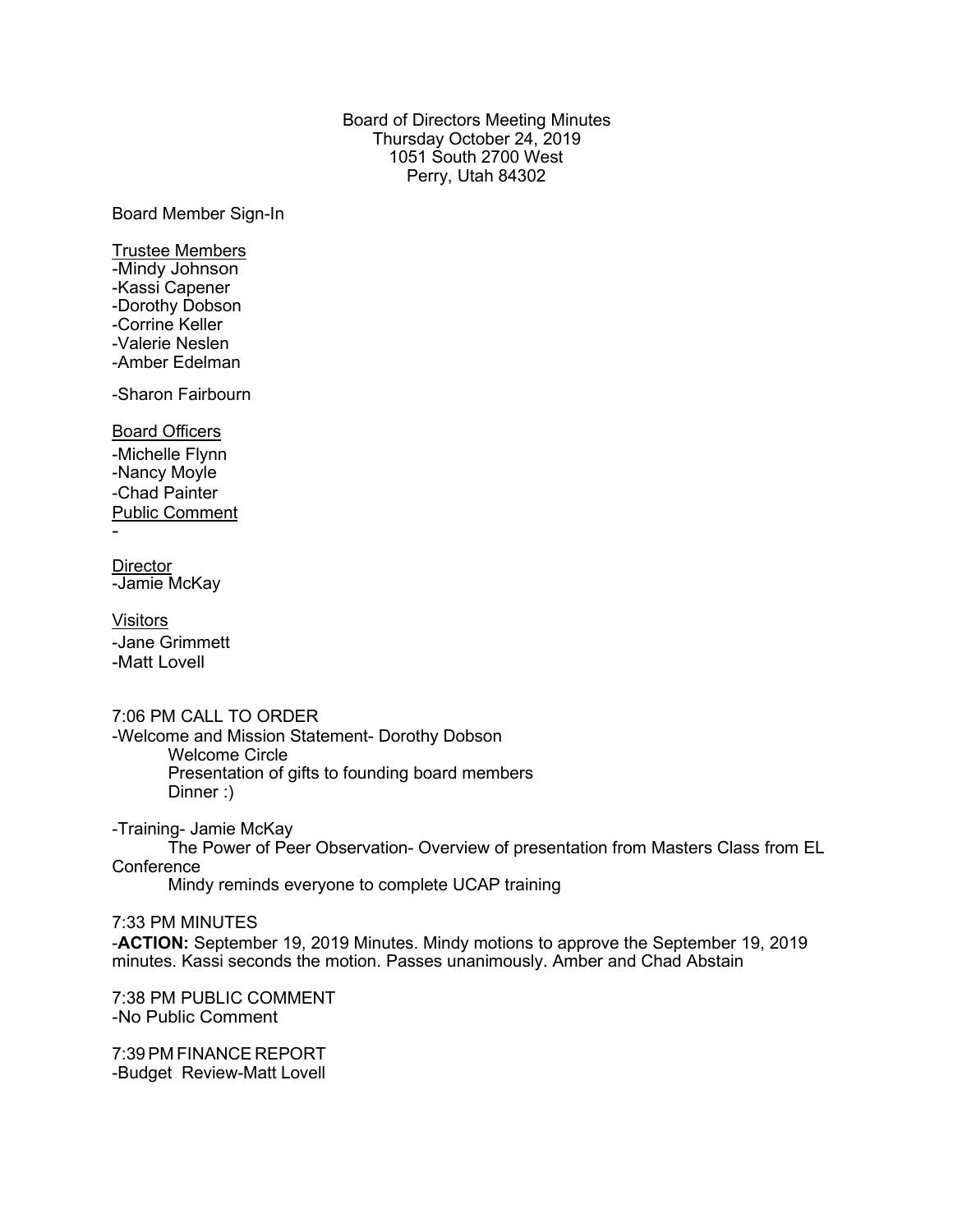# 7:45 PM BUSINESS ITEMS

-Recap Moody's Visit- Valerie Neslen (Michael out of town)

-Visit went really well

-two reps from Moody's came to view the school and send it back to the committee

-Strengths: strong financials, strong management and board, thoroughness of the training for staff and teachers

-Weaknesses- size of the school (small), decline of enrollment, grades (proficiency scores low)

-National Conference Update- Dorothy/Jamie

-Really enjoyed the classes she took

-Structures class

-Jamie taught a Masters Class

-ERATE-Nancy Moyle

-Federal Program that reimburses schools and libraries

-Utah Consolidated Application- Now known as Utah Grants -State website that holds applications for different funds available

-Structures Policy- Mindy

-Review of the policy. Few concerns

-Enrollment-

-For funding; average attendance rating. Numbers are based off Oct. 1st numbers -Enrollment matters because the numbers for this year affects next year.

### -School Land Trust Review

-vote that the charter land council is our board.

-Michael is the chair of the committee. Must be a parent with student at the school -Revisit this School Land Trust Review YEARLY

#### -Board Vacancies

-Valerie and Kassi would like to stay on as officers

-Sharon will help whoever takes over policies

-There is a trustee member who is not attending meetings. In the bylaws you must be attending meetings.

-Need to post for two new Trustees. Close the posting on November 14

### 8:32 PM ACTION ITEMS

-**ACTION:** Structures policy- Valerie motions to approve the structures policy using the new segments to replace the old segments about intensives. Also the changes made to expeditions. Kassi seconds the motion. Passes unanimously.

-**ACTION:** School Land Trust Committee Review- Kassi motions that our charter trust land council be our governing board. Valerie seconds the motion. Passes unanimously.

-**ACTION:** Board Vacancies- Valerie motions to post for a position for a trustee member. Kassi seconds the motion. Passes unanimously.

**-ACTION:** Mindy motions to place Valerie and Kassi as officers. Dorothy seconds the motion. Passes unanimously.

**-ACTION:** Dorothy motions Jamie, Mindy and Amber be on the committee to find new trustee members. Passes unanimously.